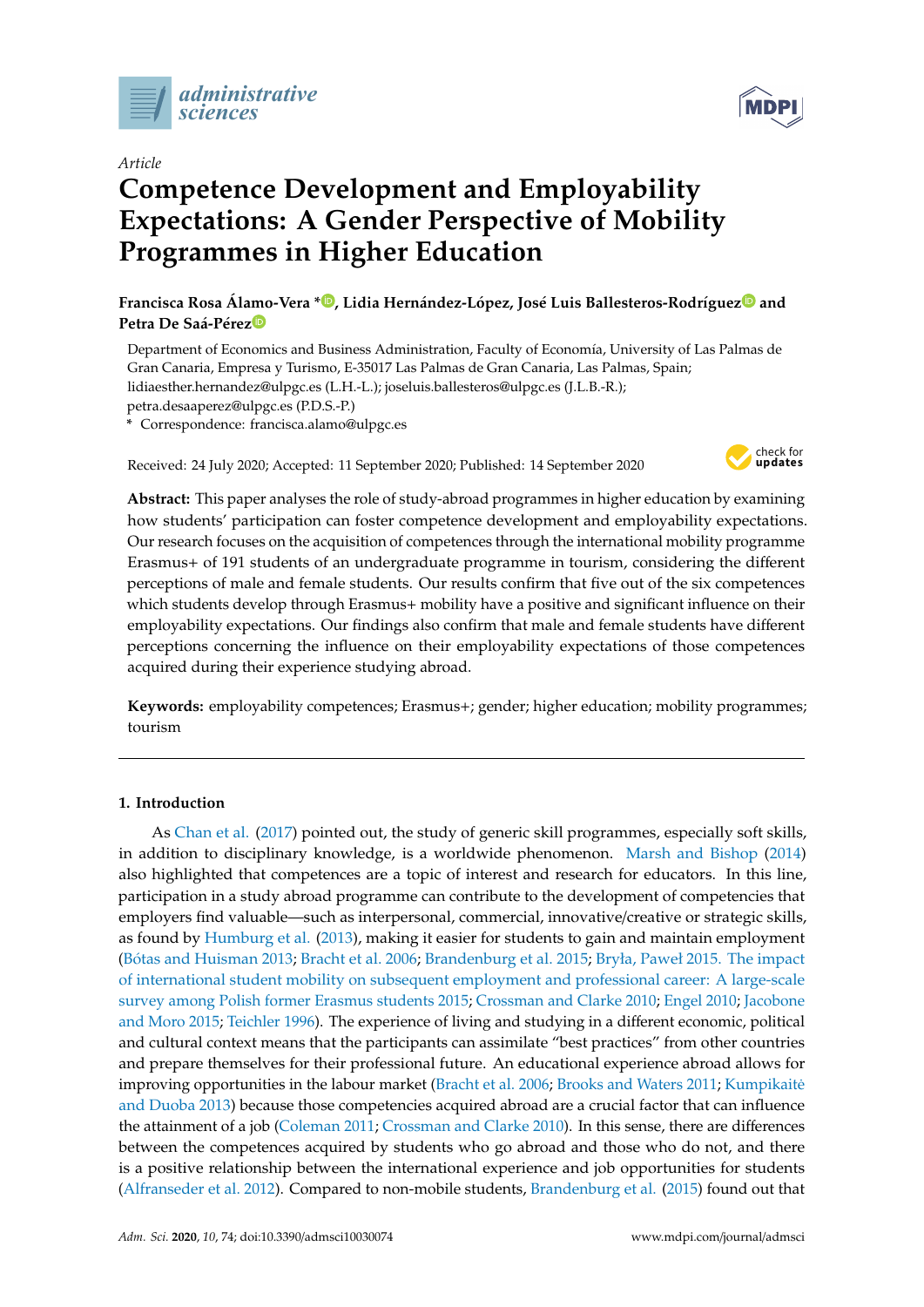Erasmus students are half as likely to be long-term unemployed; more specifically, these researchers showed that the unemployment rate is substantially lower five years after graduation, and ten years after, Erasmus students are much more likely to hold managerial positions.

Erasmus+ is one of the EU's most successful and iconic programmes. Its backbone has been the support of studying abroad to enhance the skills, employability and intercultural awareness of the participants. Since the launch of Erasmus+ in 1987, more than 9 million people have gone abroad under this programme [\(European Commission](#page-12-4) [2018\)](#page-12-4). For the period 2021–2027, its budget has increased to make it possible for up to 12 million people to have an experience abroad [\(European Commission](#page-12-4) [2018\)](#page-12-4). In particular, 92% of the students feel they increase their versatility during the mobility, becoming more resilient, open-minded and curious after being abroad and able to adapt to different situations, and 90% report feeling more confident and ready to take on new challenges after the international experience.

Furthermore, 87% of mobile students consider they have become more tolerant of other people's values and behaviours, 87% can better cooperate with people from different backgrounds and cultures, and 83% report improved learning skills [\(European Commission](#page-12-5) [2017\)](#page-12-5). Thus, for students, participation in Erasmus+ mobility is perceived as having a positive impact on their personal growth and the development of critical transversal skills. Accordingly, international student mobility is often within the curriculum of study programmes. For instance, in Luxembourg, all Bachelor students have a compulsory mobility period of six months. In Austria, some universities have mandatory mobility periods in some of their programmes (e.g., International Business), and in Germany, all higher education institutions have to offer the opportunity of a mobility period for students in all study programmes and this requirement is included in the Common structural guidelines of the Länder [\(European](#page-12-6) [Commission](#page-12-6)/EACEA/Eurydice [2018\)](#page-12-6).

Some research works have focused on the assessment of a potential gap between higher education studies and industry requirements for future employees (e.g., [Perera et al.](#page-13-5) [2017\)](#page-13-5). Specifically, in the tourism industry, participation in a study abroad programme can be of high relevance. By fostering the ability to learn in different sociocultural contexts, cultural sensitivity increases among students, and it allows the development of skills necessary to work in the tourism industry, due to its international character. According to the EU statistics, in the EU 28 countries, participation of students in Erasmus+ Programme has experienced a substantial increase (19%) from 273,000 in 2013/2014 to 325,000 in 2017/2018. Additionally, [Turhan](#page-14-0) [\(2016\)](#page-14-0) found out that female students are more interested in participating in international mobility programmes, compared to male students. In 2016, there were 396,112 females and 350,211 males, with females representing 53% and males 47% of the Erasmus+ study abroad population in the field of travel, tourism and leisure [\(Eurostat](#page-12-7) [2019\)](#page-12-7). Though there is a rich body of studies of how participation in a study-abroad programme enhances employability competences development (e.g., [Brandenburg et al.](#page-11-2) [2015\)](#page-11-2), less knowledge exists about gender perceptions in international mobility [\(Cohen et al.](#page-12-8) [2020;](#page-12-8) [Jöns](#page-13-6) [2011\)](#page-13-6). A gender perspective is essential as a significant stream of studies have reflected notable differences between males and females in employability competences development [\(Ain et al.](#page-11-6) [2019;](#page-11-6) [Gök et al.](#page-12-9) [2019;](#page-12-9) [Jackson](#page-13-7) [2016;](#page-13-7) [Won Kim et al.](#page-14-1) [2020;](#page-14-1) [Nabi](#page-13-8) [and Bagley](#page-13-8) [1999;](#page-13-8) [O'Leary](#page-13-9) [2019\)](#page-13-9).

Based on the considerations above, this research attempts to fill a gap in the literature by analysing gender differences regarding how tourism students' participation in a study-abroad programme can foster their employability expectations. The study was carried out at the University of Las Palmas de Gran Canaria, located on the island of Gran Canaria, Canary Islands, Spain. The Canary Islands, by the north east coast of Africa, is the only Spanish Outermost European Region. They cope with the problems of insularity—for instance, being far from the mainland—but the excellent weather conditions allow them to turn the handicaps into sustainable competitiveness, especially in the tourism industry. Canarias is a region with nearly two million inhabitants, and tourism is the most important economic activity, accounting for 35% of the regional GDP—compared to 15% for Spain. This is a critical driving force, meaning that the universities in the islands have introduced tourism studies in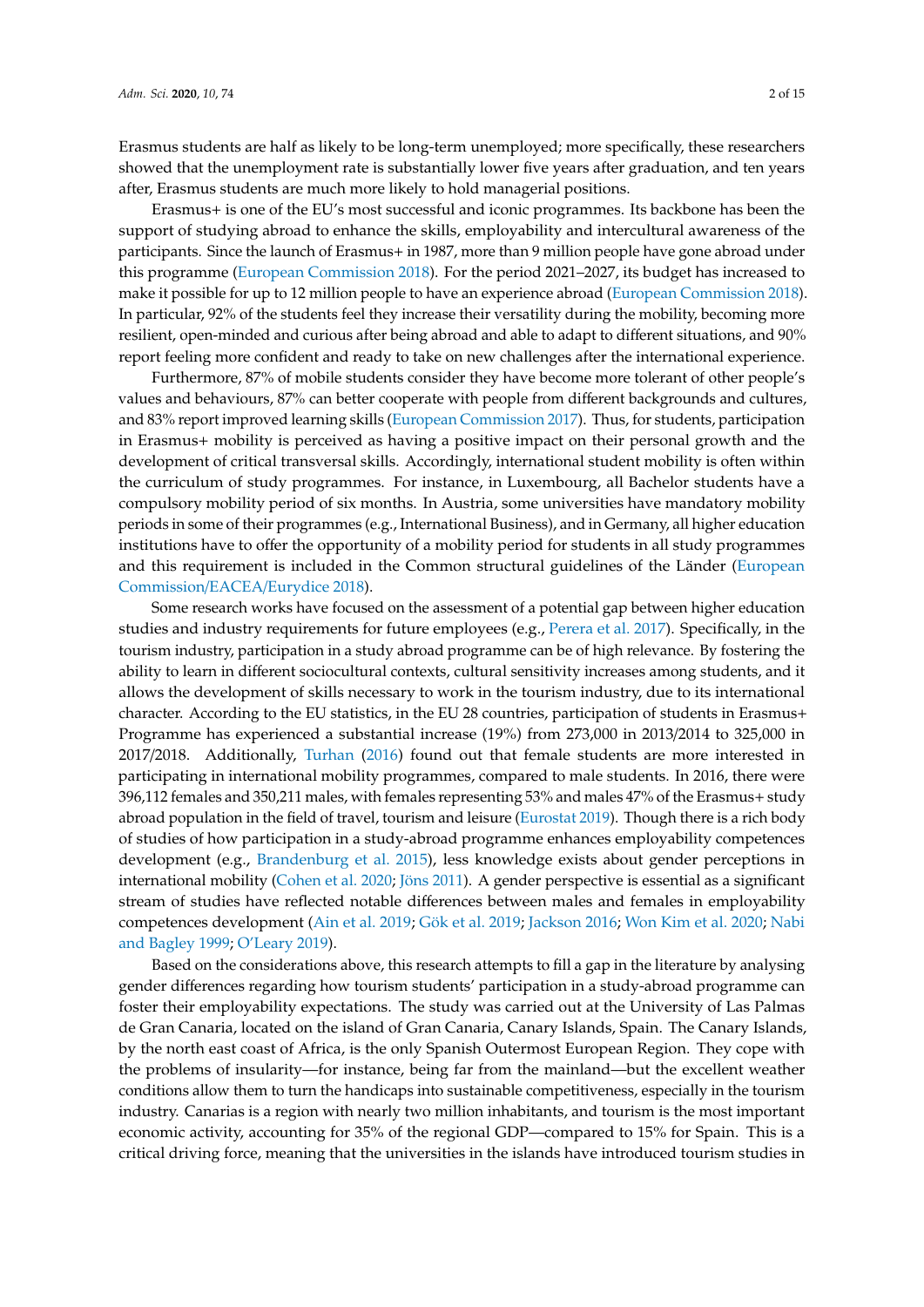their offer, trying to contribute to the competitiveness of the destination with knowledge resources and qualified workforce.

Specifically, our research focused on the acquisition of competences through the international mobility programme Erasmus+ of 191 outgoing students of the Degree in Tourism of the University of Las Palmas de Gran Canaria (Spain), also considering the different perceptions of male and female students regarding the influence of those competencies on their employability expectations. To this end, the structure of the paper is as follows: the second section includes a conceptual framework for mobility competences development and employability expectations, taking into account gender differences. Section [3](#page-4-0) offers the methodological process followed throughout the work, and Section [4](#page-6-0) shows the main results obtained in the study. Finally, the last section includes the conclusions and practical implications of the study.

#### **2. Mobility Competences and Employability Expectations**

Students enrol in higher education as a way to overcome the obstacles that the labour market poses to unemployed or underemployed workers. Thus, higher education institutions are to offer studies that combine theoretical knowledge with practical competences to enhance the employability of graduates and their earnings in the labour market [\(Menon et al.](#page-13-10) [2012\)](#page-13-10). As [Marsh and Bishop](#page-13-0) [\(2014,](#page-13-0) p. 48) affirmed, "[ . . . ] high quality professional practice involves not only requisite knowledge but also a broader set of behaviours related to application and professional conduct."

Concerning the concepts of competence and employability, first, "The concept of competence [ . . . ] involves a whole array of knowledge, procedures and attitudes combined, coordinated and integrated, so that the individual has to *«know»*, *«know how»* and *«know how to be»* in relation to the professional career" (Tejada-Ferná[ndez and Ruiz-Bueno](#page-13-11) [2016,](#page-13-11) p. 20). Second, focusing on employability, this concept is a mix of the words "employ" and "ability", and involves the development of competencies which help students to enter and stay in the labour market (Garcí[a-Blanco and C](#page-12-10)árdenas-Sempértegui [2018\)](#page-12-10).

As [Crossman and Clarke](#page-12-1) [\(2010,](#page-12-1) in Guardià[-Olmos et al.](#page-12-11) [2018\)](#page-12-11) pointed out, internationalisation helps university students to develop soft competencies, so that they are better prepared for the process of transition into the labour market. In this sense, the Erasmus+ Higher Education Impact Study [\(European Commission](#page-12-12) [2019\)](#page-12-12) identifies students' perceived impact of Erasmus+ mobility in five individual factors: (1) intercultural openness (intercultural competences; new international perspectives and dimensions in life; understanding of host countries' culture, society and economy); (2) perceived personality development (attitudes and skills such as tolerance towards different behaviour, decisiveness, ability to assess own strengths and weaknesses); (3) social engagement (social and political engagement; involvement in the local community; critical thinking; commitment to fight discrimination, intolerance); (4) employability skills (skills relevant for employment and careers, including soft-skills, field-specific knowledge); and (5) study progress (progress within studies; competencies relevant for effective learning; experience with innovative teaching methods; motivation to complete studies).

In addition to these individual factors, mobile students also can improve their foreign language and communication skills, as well as gain a broader and more intensive educational and social experience. As [Fontes et al.](#page-12-13) [\(2013\)](#page-12-13) highlighted, international mobility creates social and cognitive relationships that may facilitate knowledge transmission and network building. However, we should take into account that a language bias could exist, what means that those students with a superior level of a foreign language are more likely to engage in international mobility [\(Bryła, Paweł 2015.](#page-11-3) [The impact of international student mobility on subsequent employment and professional career: A](#page-11-3) [large-scale survey among Polish former Erasmus students](#page-11-3) [2015\)](#page-11-3).

Previous work on the participation of hospitality students in study abroad programmes pointed out students' favourable attitude and high satisfaction with the international experience [\(Behnke et al.](#page-11-7) [2014\)](#page-11-7). They perceive it as an opportunity that enhances their future career [\(Bosselman et al.](#page-11-8) [1989\)](#page-11-8). Furthermore, other studies that highlighted that employers highly value the participation of hospitality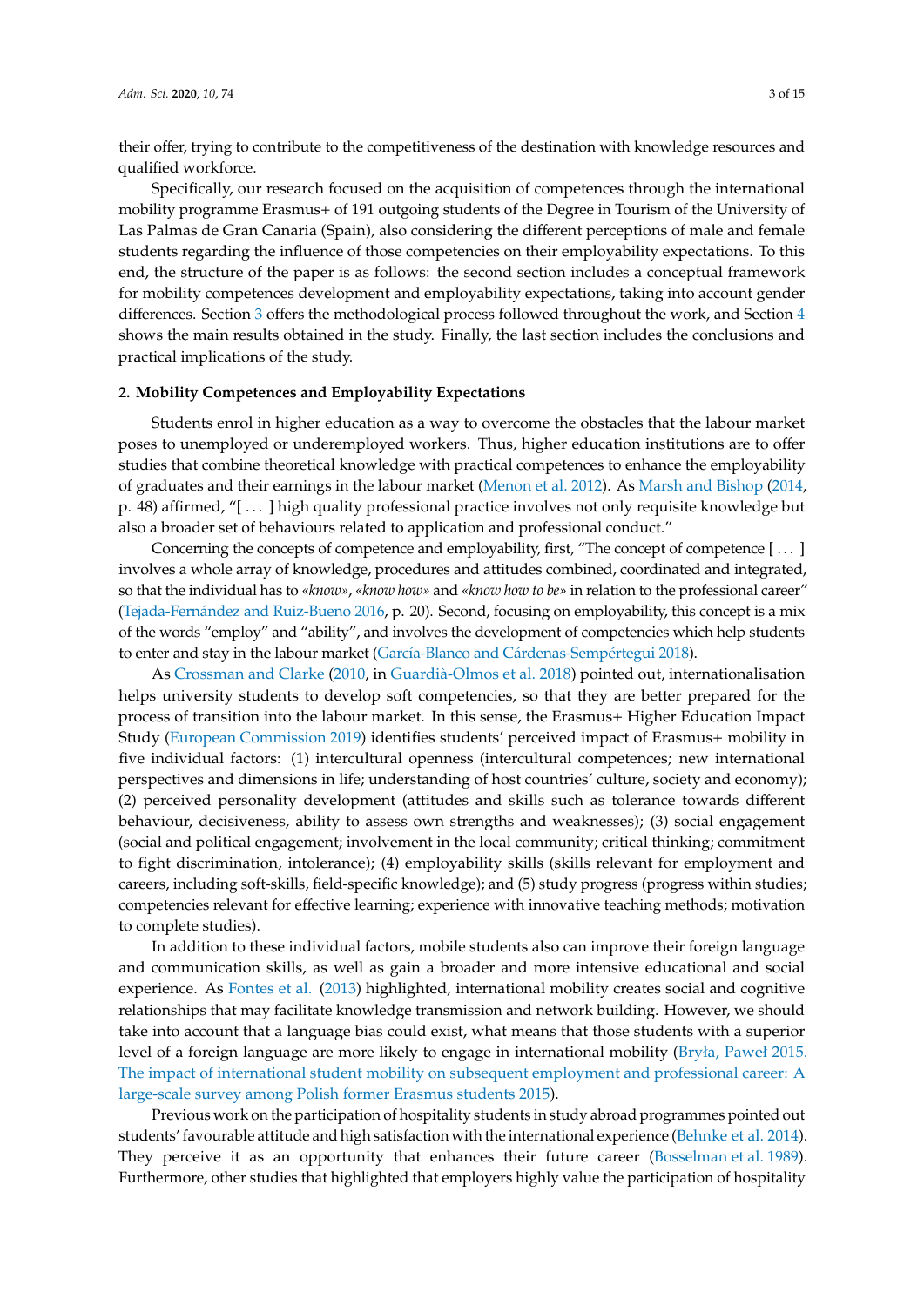students in study abroad programmes also support this finding. Those programmes improve employees' global and multicultural experience, greater maturity and confidence, increased willingness to travel and accept foreign assignments, and flexibility in thoughts and actions [\(Toncar and Cudmore](#page-14-2) [2000;](#page-14-2) [Troobo](#page-14-3)ff et al. [2008\)](#page-14-3). Thus, based on this literature, we hypothesise the following:

**Hypothesis 1 (H1).** *There is a positive relationship between the competences acquired by Erasmus*+ *students during mobility and their employability expectations.*

Moreover, gender is a relevant dimension in competence development [\(Ain et al.](#page-11-6) [2019;](#page-11-6) [Almerich](#page-11-9) [et al.](#page-11-9) [2020;](#page-11-9) [Jackson](#page-13-7) [2016;](#page-13-7) [Nabi and Bagley](#page-13-8) [1999;](#page-13-8) [O'Leary](#page-13-9) [2019\)](#page-13-9) which deserves study. For instance, research by [Won Kim et al.](#page-14-1) [\(2020\)](#page-14-1) showed how credentials were critical to providing women with better opportunities in the labour market. In other words, women—compared to men—perceive that having credentials helps them to enter and promote in the job market easily, and that is the reason why they enrol in higher education studies, where formal knowledge and non-disciplinary competencies can be acquired.

Additionally, [Ain et al.](#page-11-6) [\(2019\)](#page-11-6) pointed out gender similarities and differences in competence development in higher education. In their study, they explored male and female graduates' perceptions of research skills developed during their undergraduate degree and used by them in employment for research, investigations and for ongoing learning that kept them current. Their study revealed gender differences in skills development in two of the six research skills investigated: embark and clarify; and analyse and synthesise. Men are less aware of the research skill of embarking and clarifying, namely, embarking on research and clarifying the needs for knowledge, heeding ethical, cultural, and social factors. In contrast, their findings pointed at women's lower awareness of analysing and synthesising, namely, to analyse information and data, and synthesise new knowledge. In addition, research by [Jöns](#page-13-6) [\(2011\)](#page-13-6) on gender relations in international academic mobility finds participation, experiences and outcomes vary by gender. He found that women are underrepresented as participants in transnational academic mobility.

Furthermore, research by [Nabi and Bagley](#page-13-8) [\(1999\)](#page-13-8) aimed to examine graduates' perceptions of the quality and importance of skills gained through their undergraduate courses, together with their satisfaction with aspects of their course and university experience. Their work showed significant gender differences in terms of the importance and quality of the skills. Females tended to rate most of the capabilities as more important than males. However, males perceive themselves to be significantly better at communication and problem-solving than females. In contrast, females tended to rate their abilities higher on predominantly personal skills such as team working, time management, planning/organising, and prioritising skills. These findings were confirmed by [Jackson](#page-13-7) [\(2016\)](#page-13-7), whose work highlighted that women assign greater importance than men to generic skills, which include team-working, communication, critical thinking and self-management. Females—on average—perceived written communication and planning skills to be developed better than males. In contrast, males assigned a higher mean rating for analytic and problem-solving skills and confidence in tackling unfamiliar problems.

[O'Leary](#page-13-9) [\(2019\)](#page-13-9) found that, for employability-related support, a significant imbalance exists by discipline and consequently by gender; for instance, in female-orientated disciplines—arts, humanities and social sciences—employability-related support remains unseen. Therefore, fewer female graduates may recognise specific capabilities as being management-related, potentially resulting in slower female career advancement and in neglecting female talent [\(Morgan and Pritchard](#page-13-12) [2019\)](#page-13-12). These findings are backed up by recent research on female employees in the tourism and hospitality industry. Thus, [Segovia-P](#page-13-13)érez et al. [\(2019\)](#page-13-13), in their work on female executives in the Spanish hospitality industry, found that women's poor perceptions of their capabilities were significant barriers to their career development in hospitality organisations. As expressed by [Dashper](#page-12-14) [\(2019,](#page-12-14) p. 6), "Women may thus feel like they do not fit in the higher echelons of hospitality organisations, and may attribute this sense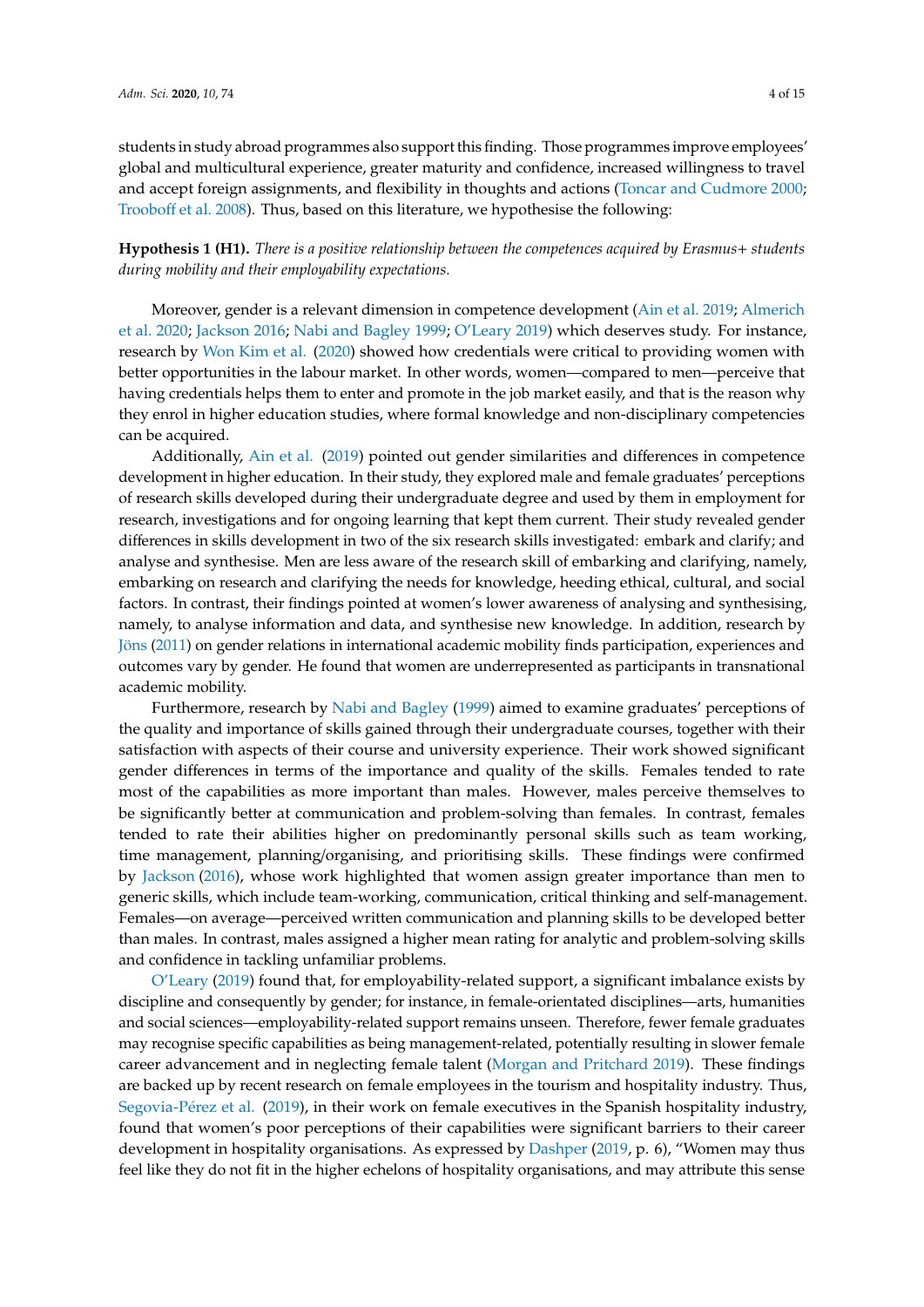of being an outsider to their own failings". Moreover, previous studies pointed out that women tend to rate themselves lower than men, and men generally over-report their performance while women tend to underreport it [\(Paustian-Underdahl et al.](#page-13-14) [2014;](#page-13-14) [Reuben et al.](#page-13-15) [2014\)](#page-13-15). Likewise, [Stamolampros et al.](#page-13-16) [\(2019\)](#page-13-16) noted that, in tourism and hospitality firms, female employees appear to be less satisfied than their male colleagues. Consequently, performance appraisal systems can be unfavourable to women [\(Festing et al.](#page-12-15) [2015\)](#page-12-15) as they involve a self-assessment component.

Considering the above arguments, we hypothesise the following:

**Hypothesis 2 (H2).** *The relationship between the competences acquired by Erasmus*+ *students during mobility* and their employability expectations differ according to gender.

## <span id="page-4-0"></span>**3. Materials and Methods 3. Materials and Methods**

<span id="page-4-1"></span>Figure [1](#page-4-1) shows the steps of the data collection and the analyses carried out to test the hypothesis Figure 1 shows the steps of the data collection and the analyses carried out to test the hypothesis of our study by using SPSS software. of our study by using SPSS software.



**Figure 1.** Data gathering and treatment. **Figure 1.** Data gathering and treatment.

### *3.1. Data Collection 3.1. Data Collection*

To carry out this research, we conducted an empirical study with all the students of the Degree To carry out this research, we conducted an empirical study with all the students of the Degree in in Tourism of the University of Las Palmas de Gran Canaria who participated in the Erasmus+ Tourism of the University of Las Palmas de Gran Canaria who participated in the Erasmus+ programme during the academic years 2014/15, 2015/16 and 2016/17. The International Relations Office of the University kindly supplied us the data available at the moment we requested them.

Data were gathered from the responses to the questionnaire of the European Commission that Data were gathered from the responses to the questionnaire of the European Commission that outgoing students have to fill in when they come back to their home universities. It is an Erasmus+ outgoing students have to fill in when they come back to their home universities. It is an Erasmus+ Programme official questionnaire mandatory for all the students who participate in the international Programme official questionnaire mandatory for all the students who participate in the international mobility experience. From this questionnaire, we chose nineteen items related to the competencies mobility experience. From this questionnaire, we chose nineteen items related to the competencies identified by the Erasmus Impact Study (European Union 2014) and the so-called MEMO factors, identified by the Erasmus Impact Study [\(European Union](#page-12-16) [2014\)](#page-12-16) and the so-called MEMO factors, which are the competences demanded by the employers according the study by Humburg et al. which are the competences demanded by the employers according the study by [Humburg et al.](#page-13-1) [\(2013\)](#page-13-1).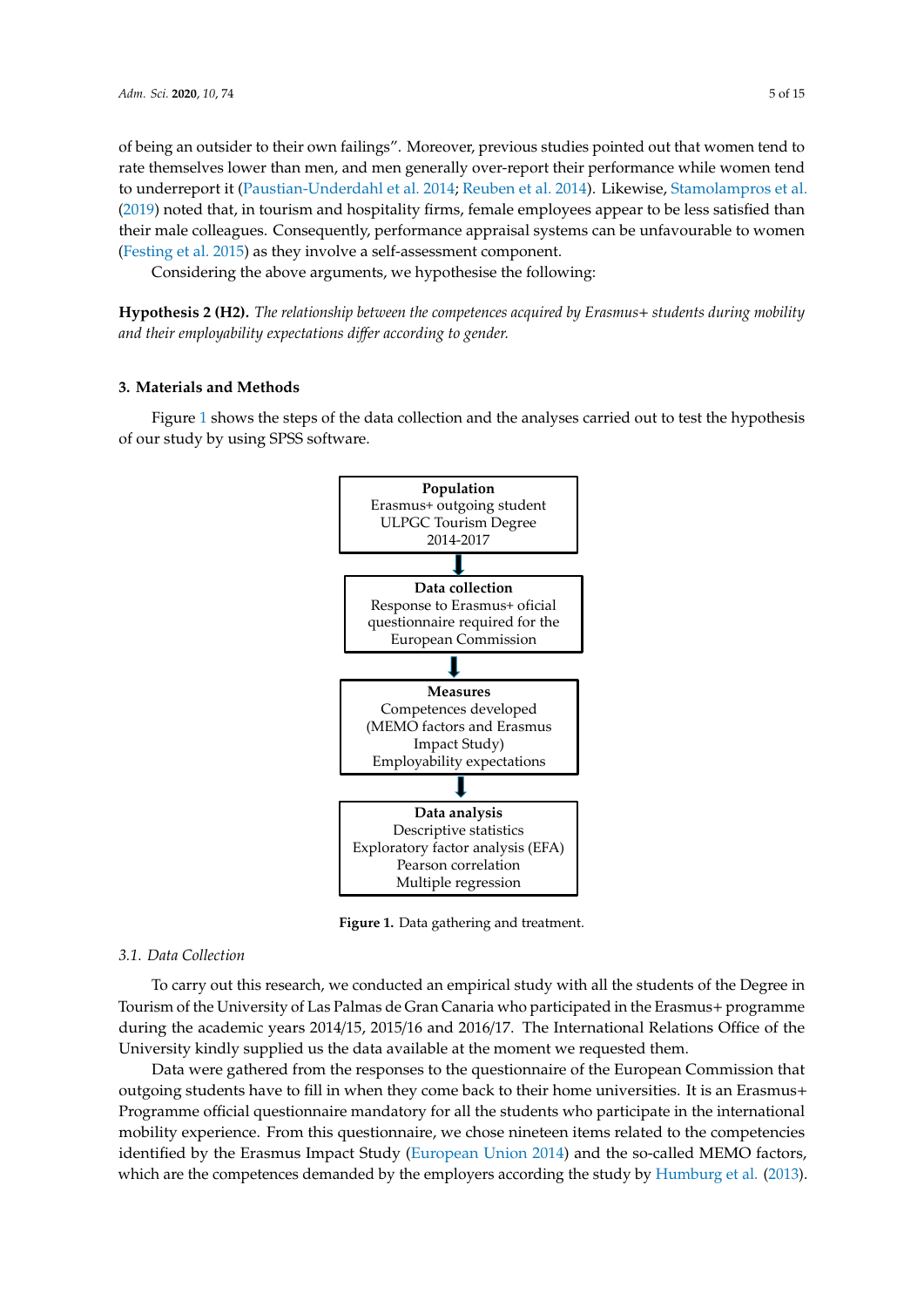Those factors are also general competences detailed in the Tourism Degree Report of the University of Las Palmas de Gran Canaria. According to the Bologna agreement, higher education institutions in the European Union have to offer graduate studies focused not only on formal content but also on more informal competencies that have to be assessed. Therefore, students can affirm—or not—if they perceive the acquisition of competencies such as teamwork, language fluency, problem-solving, and so on during their Erasmus+ experience. Moreover, we also used out of the questionnaire three items regarding students' employability expectations after the Erasmus+ experience (see Table [1\)](#page-5-0).

**Table 1.** Questionnaire items related to the competencies developed.

<span id="page-5-0"></span>

| Through My Stay Abroad with Erasmus+, I Learned Better How to                                                 |
|---------------------------------------------------------------------------------------------------------------|
| - Think logically and draw conclusions                                                                        |
| - Find solutions in difficult or challenging contexts                                                         |
| - Plan and carry out my learning independently                                                                |
| - Use the Internet, social media and PCs                                                                      |
| - Develop an idea and put it into practice                                                                    |
| - Cooperate in teams                                                                                          |
| - Express myself creatively                                                                                   |
| After having taken part in this mobility activity, I                                                          |
| - Am more confident and convinced of my abilities                                                             |
| - Know better my strengths and weaknesses                                                                     |
| - Am able to adapt to and act in new situations                                                               |
| - Am able to think and analyse information critically                                                         |
| - Am more tolerant of other person's values and behaviour                                                     |
| - Am more open-minded and curious about new challenges                                                        |
| - Intend to participate more actively in the social and political life of my community                        |
| - Have a higher capacity to make decisions                                                                    |
| - Am able to cooperate better with people of different origins and cultures                                   |
| - Have more interest in European issues                                                                       |
| - Feel more European                                                                                          |
| - Am more aware of social and political concepts such as democracy, justice, equality, citizenship, and civil |
| rights                                                                                                        |
| Thanks to my stay abroad with Erasmus+, I                                                                     |
| - Think the chances of finding a new or better job have increased                                             |
| - Have clearer my professional objectives and aspirations                                                     |

- Have a greater capacity to be assigned tasks with high responsibility

As Table [2](#page-5-1) shows, most of the respondents chose Germany (50.3%) and the United Kingdom (23%) as the destination for their Erasmus+ experience. Concerning gender, the number of women is quite high compared to men (67% women and 33% men).

#### **Table 2.** Respondent profile.

<span id="page-5-1"></span>

| <b>Country of the Host University</b>                                                          | <b>Number of Students</b> | % of Students |
|------------------------------------------------------------------------------------------------|---------------------------|---------------|
| Germany                                                                                        | 96                        | $50.3\%$      |
| United Kingdom                                                                                 | 44                        | $23.0\%$      |
| Western EU countries (Belgium, Italy, France,<br>The Netherlands, and Portugal)                | 26                        | $13.6\%$      |
| Eastern EU countries (Poland, Croatia, Slovakia, Latvia,<br>Lithuania, and the Czech Republic) | 25                        | $13.1\%$      |
| Total                                                                                          | 191                       | $100.0\%$     |
| Gender                                                                                         | <b>Number of Students</b> | % of Students |
| Male                                                                                           | 63                        | $33.0\%$      |
| Female                                                                                         | 128                       | 67.0%         |
| Total                                                                                          | 191                       | 100.0%        |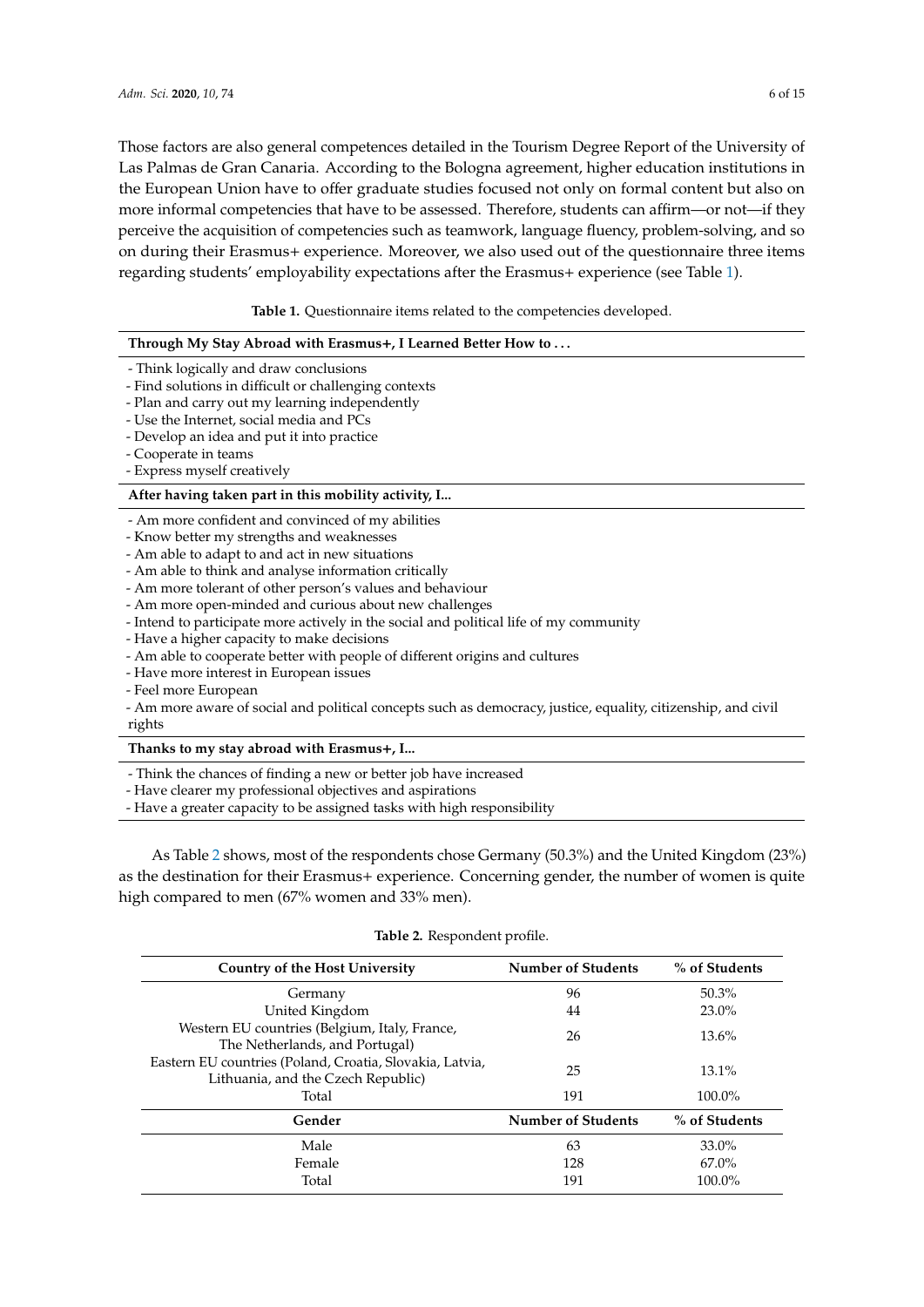#### *3.2. Data Treatment*

To identify those competences developed by the students, two exploratory factor analyses (EFA) with varimax rotation were carried out—the first one with the items of the questionnaire concerning the competences developed in the Erasmus+ mobility experience, and the second one on the aspects related to employability expectations. This analysis let us summarize the information contained in the questionnaire, keeping a high percentage of variance explained. Before applying the EFA, the statistical suitability was analyzed using Bartlett's sphericity test and the Kaiser–Meyer–Olkin index. Bartlett's test of sphericity yielded a chi-square value of 0.45 with a *p* value of 0.000, meaning the null hypothesis of non-correlation between variables was rejected. These aspects are usually checked by applying the KMO test of sampling adequacy, which must yield a value between 0 and 1. Low measures (less than 0.5) show that factor analysis is unadvisable, given that the correlations between pairs of variables cannot be explained by other variables. A value close to 1 indicates that the data are fully adequate for a model of factor analysisis obtained. The results of our analysis show KMO values of 0.87 and 0.66. Bartlett's test of sphericity measures the multivariate normality of the distribution and by checking the null hypothesis that the original correlation matrix is an identity matrix. Thus, if the significance value is less than 0.05, that means the data are suitable for further analysis. Finally, the reliability analysis, using Cronbach's alpha, showed that the items used in the constructs are reliable and consistent, because all the values for Cronbach alpha coefficientes were greater than 0.60 [\(Nunnally and Bernstein](#page-13-17) [1994\)](#page-13-17).

To test the hypothesis, we carried out two parametric analysis: Pearson correlations and multiple regression analysis. The suitability of data for parametric statistical procedures was ensured before carrying out the analysis (see Table [3\)](#page-6-1). Histograms and pp-plot were used to ensure normality and linearity. Durbin–Watson values between the critical ones  $(1.5 < d > 2.5)$  allow us to assume that there is not a first order linear auto-correlation. Values of the variance inflation factor (VIF) were less than 4 for all the regression models, indicating that there were not any multicollinearity problems.

<span id="page-6-1"></span>

| Assumptions                     | <b>Threshold Point</b> | <b>Model Values</b>                                                      |
|---------------------------------|------------------------|--------------------------------------------------------------------------|
| Durbin Watson                   | $1.5 - 2.5$            | General model: 1.73<br>Male model: 1.85<br>Female model: 1.87            |
| Variance Inflation Factor (VIF) | VIF < 4                | Maximum<br>General model: 2.51<br>Male model: 1.92<br>Female model: 3.10 |
| Normality<br>Linearity          |                        | Histogram<br>PP-Plot                                                     |

**Table 3.** Data suitability for parametric statistical procedures.

#### <span id="page-6-0"></span>**4. Results**

From the results of the EFA for the nineteen items regarding the competencies developed through the Erasmus+ Programme by tourism students, six factors are obtained that explain 67.76% of the variance (see Table [4\)](#page-7-0). These factors received the following names: socio-culturally open-minded, self-confidence, European social consciousness, problem-solving ability, independent workability, and interpersonal skills. All the dimensions have good factor loads, and Cronbach's alphas confirm the suitability of the analysis since their values are above the minimum recommended thresholds.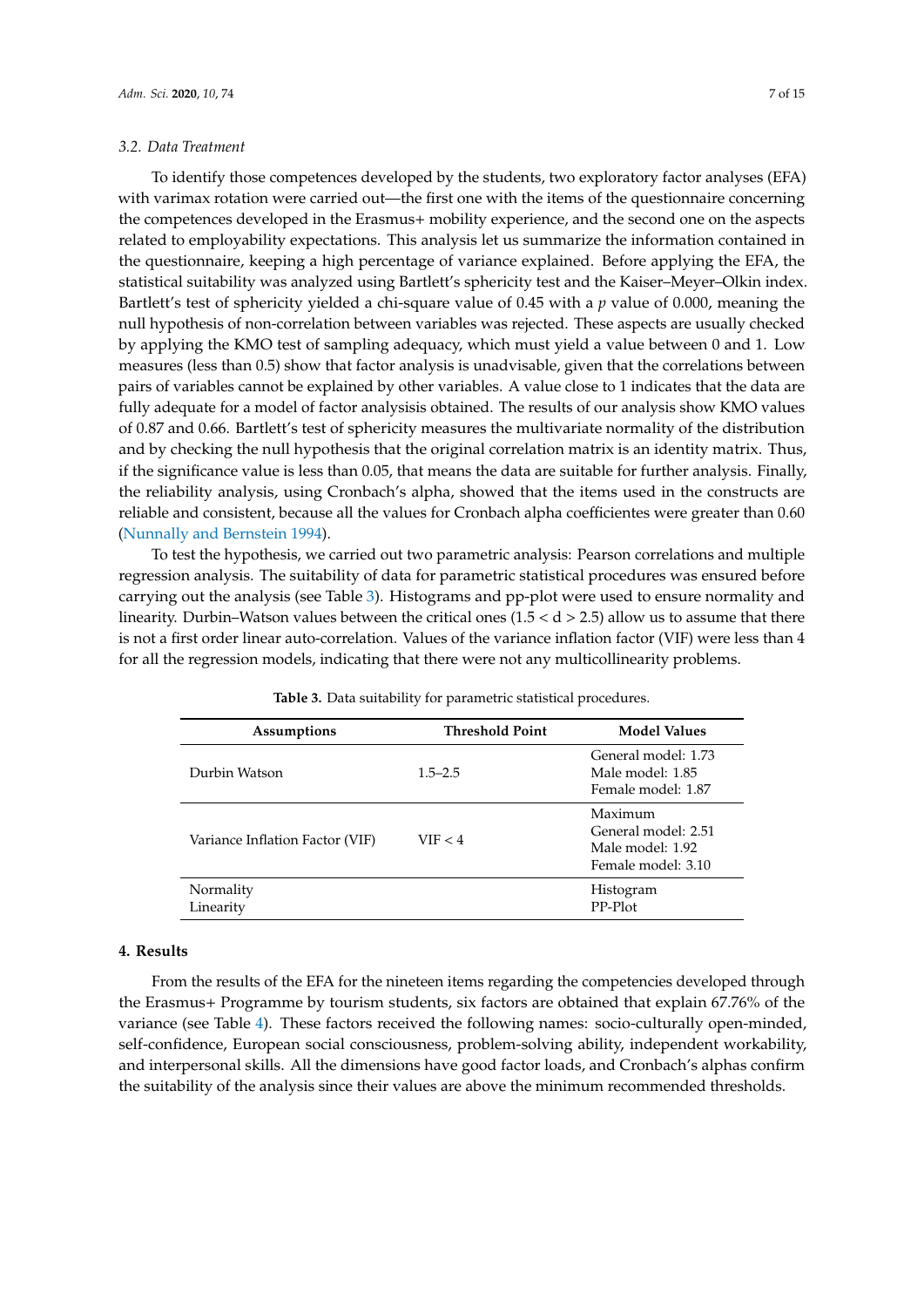<span id="page-7-0"></span>**Table 4.** Results of the exploratory factor analysis for the competences developed during the Erasmus+.

| Competences                                                                                                              | <b>Factor Load</b> | Cronbach Alpha |
|--------------------------------------------------------------------------------------------------------------------------|--------------------|----------------|
| F1. Socio-culturally open-minded                                                                                         |                    |                |
| Being more open-minded and curious about new challenges                                                                  | 0.773              |                |
| Being able to cooperate better with people of different origins<br>and cultures                                          | 0.711              | 0.726          |
| Being more tolerant of other person's values and behaviour                                                               | 0.629              |                |
| F2. Self-confidence                                                                                                      |                    |                |
| Knowing better my strengths and weaknesses                                                                               | 0.802              |                |
| Being more confident and convinced of my abilities                                                                       | 0.709              | 0.830          |
| Being able to adapt to and act in new situations                                                                         | 0.592              |                |
| Being able to think and analyse information critically                                                                   | 0.557              |                |
| F3. European social consciousness                                                                                        |                    |                |
| Feeling more European                                                                                                    | 0.816              |                |
| Being more aware of social and political concepts such as democracy,<br>justice, equality, citizenship, and civil rights | 0.766              | 0.730          |
| Having more interest in European issues                                                                                  | 0.572              |                |
| Intending to participate more actively in the social and political life of<br>my community                               | 0.533              |                |
| F4. Problem-solving ability                                                                                              |                    |                |
| Thinking logically and draw conclusions                                                                                  | 0.803              |                |
| Having a higher capacity to make decisions                                                                               | 0.583              | 0.712          |
| Finding solutions in difficult or challenging contexts                                                                   | 0.560              |                |
| F5. Independent workability                                                                                              |                    |                |
| Using the Internet, social media and PCs                                                                                 | 0.787              |                |
| Developing an idea and put it into practice                                                                              | 0.703              | 0.684          |
| Planning and carry out my learning independently                                                                         | 0.608              |                |
| F6. Interpersonal skills                                                                                                 |                    |                |
| Cooperating in teams                                                                                                     | 0.796              |                |
| Expressing myself creatively                                                                                             | 0.784              | 0.688          |
| Percentage of variance explained: 67.76                                                                                  |                    |                |
| KMO Index: 0.875                                                                                                         |                    |                |
| Bartlett's sphericity test: 1455.448                                                                                     |                    |                |
| Significance: 0.000                                                                                                      |                    |                |

The EFA for the items related to employability expectations appears in Table [5.](#page-7-1) The results show one factor that explains 64.08% of the variance, with a Cronbach's alpha of the scale that exceeds 0.70, which indicates that the extracted factor is adequate.

<span id="page-7-1"></span>

| <b>Factor Load</b> | Cronbach Alpha |
|--------------------|----------------|
| 0.827              |                |
| 0.818              | 0.718          |
| 0.754              |                |
|                    |                |
|                    |                |
|                    |                |
|                    |                |
|                    |                |

**Table 5.** Exploratory factor analysis results for employability expectations.

Table [6](#page-8-0) shows the correlation between students' perception of employability expectations after the mobility and the competences acquired through the Erasmus+ mobility programmes. The results show that there is a positive and significant relationship between five of the competences acquired and employability expectations: socio-culturally open-minded ( $r = 0.193$ ,  $p < 0.01$ ), self-confidence ( $r = 0.361$ ,  $p < 0.001$ ), European social consciousness (r = 0.213,  $p < 0.01$ ), problem-solving ability (r = 0.301,  $p$  < 0.001), and independent workability ( $r = 0.228$ ,  $p$  < 0.01). Thus, only the factor "interpersonal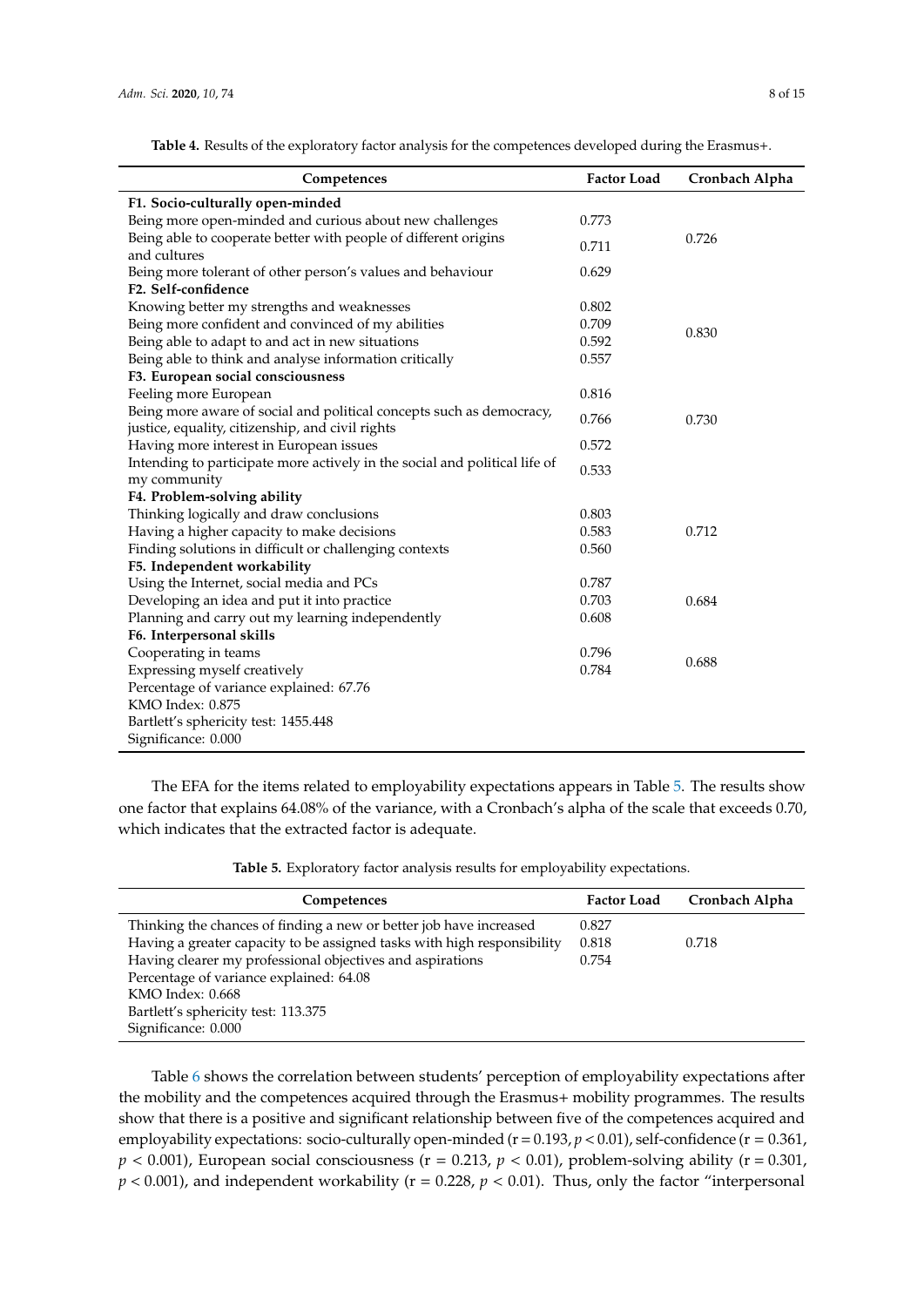<span id="page-8-0"></span>skills" does not have a significant correlation. Regarding the control variables, neither gender nor the country of the stay shows a significant relation with employability expectations.

| <b>Variables</b>                  | Employability |
|-----------------------------------|---------------|
| Gender                            | 0.046         |
| Germany                           | $-0.094$      |
| UK                                | 0.129         |
| Western EU countries              | 0.059         |
| Eastern EU countries              | $-0.083$      |
| F1. Socio-culturally open-minded  | $0.193**$     |
| F <sub>2</sub> . Self-confidence  | $0.361$ ***   |
| F3. European social consciousness | $0.213**$     |
| F4. Problem-solving ability       | $0.301$ ***   |
| F5. Independent work ability      | $0.228**$     |
| F6. Interpersonal skills          | 0.086         |

**Table 6.** Correlation between competences and employability expectations.

\*\*\* *p* < 0.001; \*\* *p* < 0.01.

Table [7](#page-8-1) summarises the primary outcomes of the regression analyses. Regarding the effect of the explanatory variables, our results show that all the competencies that students develop through the mobility programme—except for "interpersonal skills"—have a positive and significant influence on their employability expectations: socio-culturally open-minded ( $β = 0.205; p < 0.01$ ), self-confidence (β = 0.354; *p* < 0.001), European social consciousness (β = 0.224; *p* < 0.001), problem-solving ability (β = 0.293; *p* < 0.001), and independent workability (β = 0.222; *p* < 0.001). Concerning the host country, our findings also reveal that those students who went to Western EU and the United Kingdom, compared to Eastern EU, have higher employability expectations. Therefore, Hypothesis 1, which established a positive relationship between the competences acquired by Erasmus+ students and their employability expectations can be accepted.

<span id="page-8-1"></span>

| Competences                       | Employability |          |  |
|-----------------------------------|---------------|----------|--|
|                                   | Beta          | t        |  |
| (Constant)                        | $-0.287$      | $-1.658$ |  |
| Gender                            | 0.027         | 0.450    |  |
| Germany                           | 0.106         | 1.148    |  |
| UK                                | $0.148*$      | 2.049    |  |
| Western EU countries              | $0.162*$      | 2.070    |  |
| F1. Socio-culturally open-minded  | $0.205$ **    | 3.479    |  |
| F <sub>2</sub> . Self-confidence  | $0.354$ ***   | 6.001    |  |
| F3. European social consciousness | $0.224$ ***   | 3.754    |  |
| F4. Problem-solving ability       | $0.293$ ***   | 4.957    |  |
| F5. Independent workability       | $0.222$ ***   | 3.673    |  |
| F6. Interpersonal skills          | 0.083         | 1.400    |  |
| $R^2$                             | 0.385         |          |  |
| Adjusted $R^2$                    | 0.351         |          |  |
| F                                 | $11.268$ ***  |          |  |

**Table 7.** Regression model: employability expectations.

\*\*\*  $p < 0.001$ : \*\*  $p < 0.01$ : \*  $p < 0.05$ . Eliminated country: Eastern EU.

To test Hypothesis 2, we carried out two regression models, one for male and other for female Erasmus+ tourism students (see Table [8\)](#page-9-0). The MALE model was significant (F = 5.428, *p* < 0.001), and the results show that for male students, their employability expectations are positive and significantly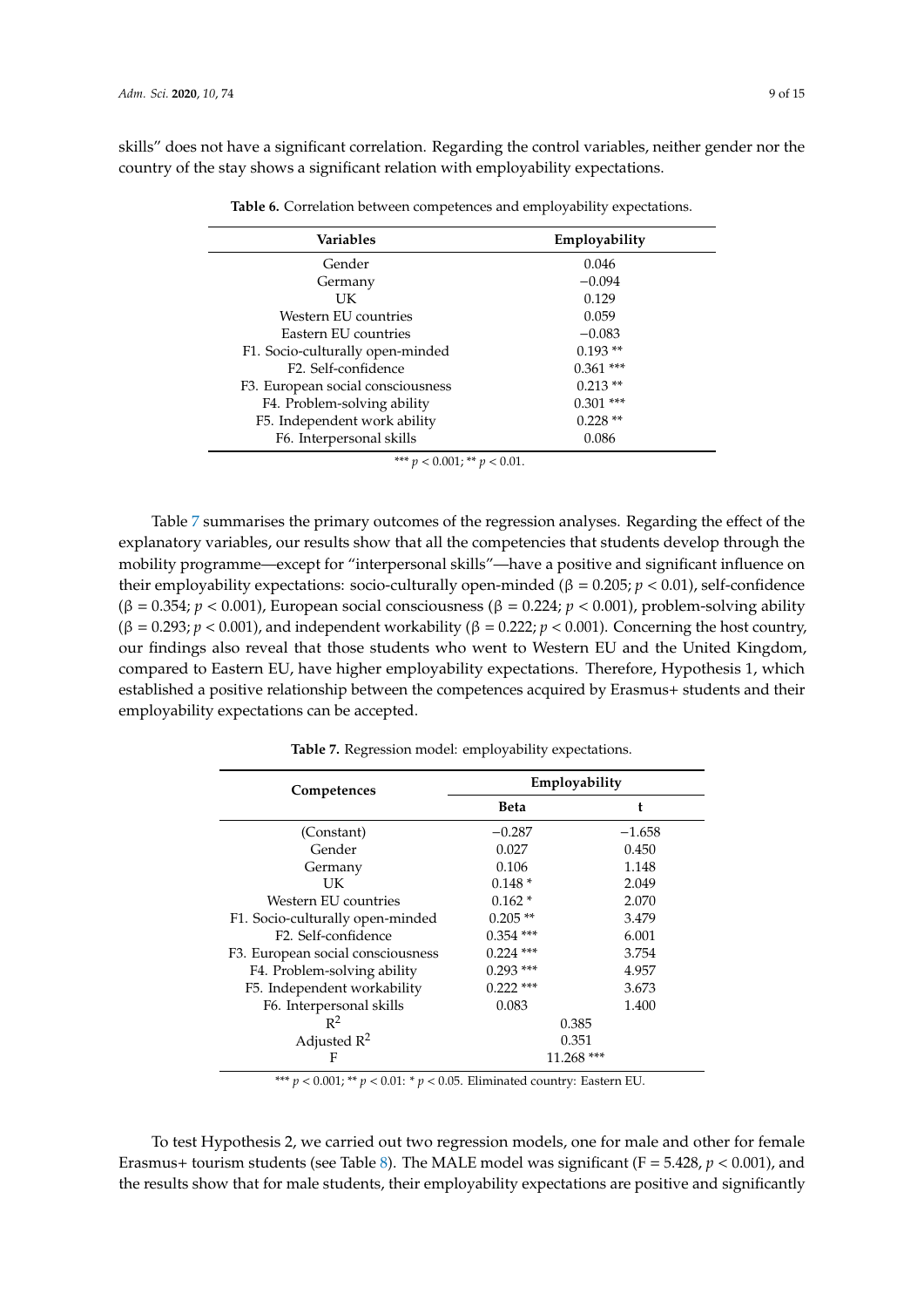influenced by three competencies: self-confidence ( $β = 0.392; p < 0.001$ ), European social consciousness (β = 0.218; *p* < 0.05), and interpersonal skills (β = 0.254; *p* < 0.05). Nevertheless, socio-culturally open-minded (β = 0.165; *p* > 0.05), problem-solving ability (β = 0.139; *p* > 0.05), and independent workability (β = 0.203; *p* > 0.05) are not significant. Concerning the host country, our findings also reveal that this variable did not have a significant influence on male students' employability expectations.

<span id="page-9-0"></span>

|                                   | Employability |          |               |          |  |
|-----------------------------------|---------------|----------|---------------|----------|--|
| Competences                       | <b>MALE</b>   |          | <b>FEMALE</b> |          |  |
|                                   | <b>Beta</b>   | t        | <b>Beta</b>   |          |  |
| (Constant)                        |               | $-0.271$ |               | $-1.945$ |  |
| Germany                           | $-0.49$       | $-0.359$ | 0.209         | 1.662    |  |
| UK                                | 0.165         | 1.217    | 0.190         | 1.650    |  |
| Western EU countries              | 0.080         | 0.650    | $0.243*$      | 2.391    |  |
| F1. Socio-culturally open-minded  | 0.165         | 1.512    | $0.256$ **    | 3.512    |  |
| F <sub>2</sub> . Self-confidence  | $0.392$ ***   | 3.733    | $0.321$ ***   | 4.441    |  |
| F3. European social consciousness | $0.218*$      | 2.154    | $0.195**$     | 2.657    |  |
| F4. Problem-solving ability       | 0.139         | 1.323    | $0.351$ ***   | 4.887    |  |
| F5. Independent work ability      | 0.203         | 1.893    | $0.231**$     | 3.130    |  |
| F6. Interpersonal skills          | $0.254*$      | 2.380    | 0.002         | 0.031    |  |
| $R^2$                             | 0.480         |          | 0.399         |          |  |
| Adjusted $R^2$                    | 0.391         |          | 0.353         |          |  |
| F                                 | $5.428$ ***   |          | $8.709$ ***   |          |  |

**Table 8.** Regression models: gender perceptions about employability expectations.

\*\*\*  $p < 0.001$ ; \*\*  $p < 0.01$ : \*  $p < 0.05$ . Eliminated country: Eastern EU.

The FEMALE model was also significant ( $F = 8.709$ ,  $p < 0.001$ ) and reveals that in the case of female students, five of the six competencies analysed have a positive and significant influence in their employability expectations: socio-culturally open-minded (β = 0.256; *p* < 0.01), self-confidence (β = 0.321; *p* < 0.001), European social consciousness (β = 0.195; *p* < 0.01), problem-solving ability (β = 0.351; *p* < 0.001), and independent workability (β = 0.231; *p* < 0.01). However, their interpersonal skills do not influence their employability expectations ( $β = 0.002$ ;  $p > 0.05$ ). Moreover, our findings also show that those female students who went to Western EU countries, compared to Eastern EU countries, have higher employability expectations.

Therefore, according to our findings, we can conclude that male and female Erasmus+ tourism students have different perceptions, concerning the influence on their employability expectations, of those competences acquired during their experience studying abroad. Hence, Hypothesis 2 can also be accepted.

#### **5. Conclusions**

Our study contributes to the growing stream of literature which tackles the role of study-abroad programmes in education with the perspectives of employability competence development [\(Behnke et al.](#page-11-7) [2014;](#page-11-7) [Brandenburg et al.](#page-11-2) [2015;](#page-11-2) [Bryła, Paweł 2015. The impact of international student](#page-11-3) [mobility on subsequent employment and professional career: A large-scale survey among Polish](#page-11-3) [former Erasmus students](#page-11-3) [2015\)](#page-11-3). The work analyses the experience of international mobility through the Erasmus+ Programme and its relationship with the employability expectations of tourism students, considering gender differences. The results of our analysis reveal that the acquisition of competencies such as socio-culturally open-minded, self-confidence, European social consciousness, problem-solving ability and independent workability, developed in the Erasmus+ mobility programme, are essential in their job expectations for the future.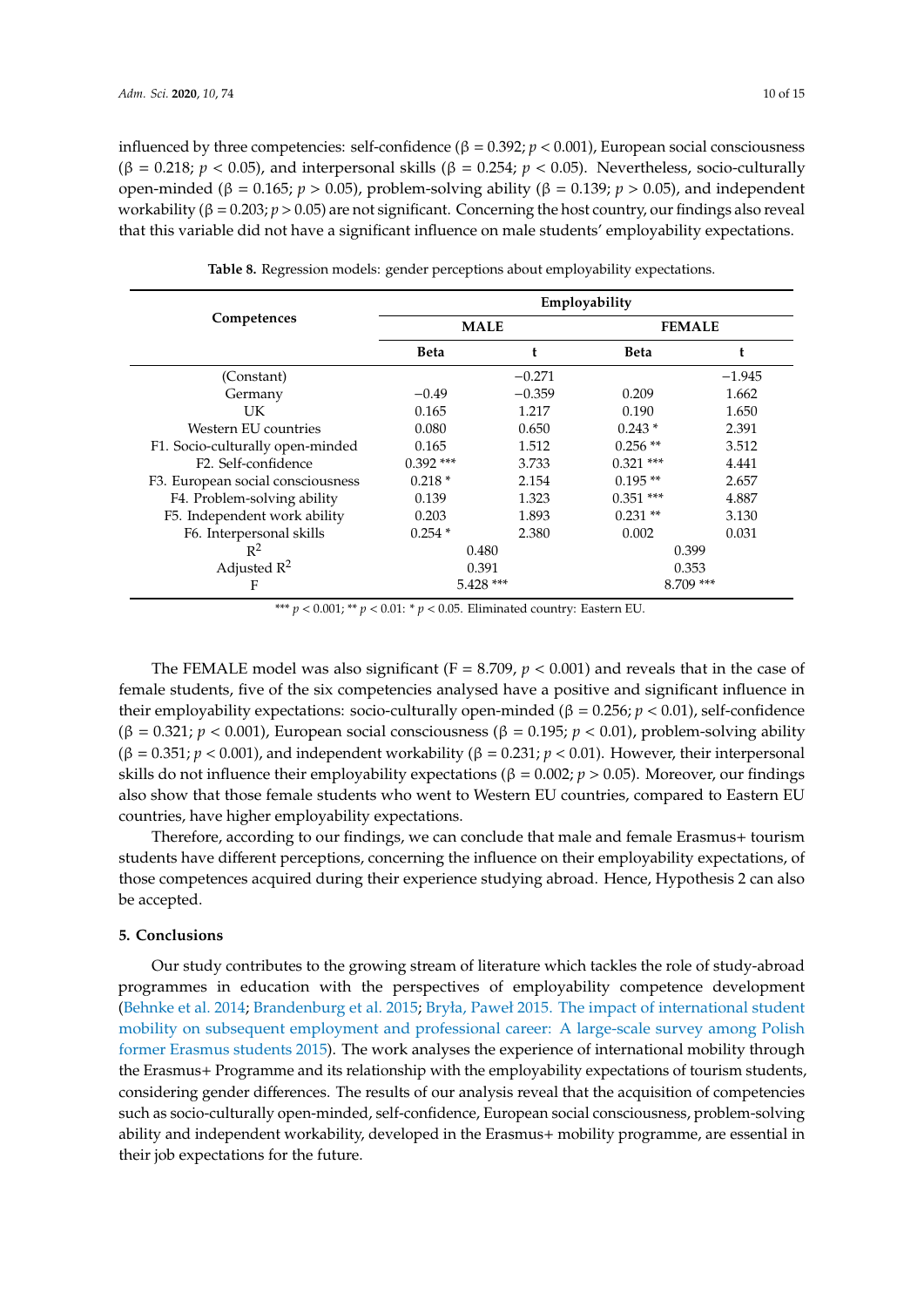When considering to what extent the perceived outcomes of participation in international mobility vary by gender, our results also show that only two mobility competences—self-confidence and European social consciousness—have a positive and significant influence on employability expectations both for men and women. Our findings also show that, between male and female students, there do exist significant differences concerning the competencies acquired during the Erasmus+ mobility programme with a positive influence on their employability expectations, in line with the findings of previous studies on gender differences in competence development [\(Ain et al.](#page-11-6) [2019;](#page-11-6) [Jackson](#page-13-7) [2016;](#page-13-7) [Jöns](#page-13-6) [2011;](#page-13-6) [Nabi and Bagley](#page-13-8) [1999;](#page-13-8) [O'Leary](#page-13-9) [2019\)](#page-13-9). Thus, for women—compared to men—socio-culturally open-minded, problem-solving ability and independent work ability competencies developed through mobility are relevant for employment. In contrast, only male students consider that interpersonal skills acquired during the mobility programme are essential to get a job in the future. Finally, only female students think that the host country is a relevant factor in employability expectations, as they perceive a positive effect of a mobility programme in Western EU countries compared to Eastern EU countries.

Therefore, our results make two outstanding contributions. First, they reveal that, in the specific context of tourism higher education, an open-minded sociocultural student, able to adapt to new situations and to work with people from different backgrounds, can better perform their work in multicultural work environments. In addition, mobility experiences make students more aware of European social consciousness. They also increase their competences regarding the ability to solve problems and work independently, a critical aspect of the dynamic and changing environment in which the tourism industry develops. Finally, tourism students have also acquired competencies related to greater self-confidence. Therefore, the Erasmus+ programme can become a valuable tool to improve the level of students' skills, thus helping to reduce the gap between the academic and the professional world, especially in the tourism industry, due to the international character of this activity [\(Troobo](#page-14-3)ff et al. [2008\)](#page-14-3).

Second, for female students, five out of the six competencies developed through mobility are essential to get a job in the future. Therefore, our research finds out that Erasmus+ is employability support for female graduates, who recognise specific capabilities as management-related in line with the work by [O'Leary](#page-13-9) [\(2019\)](#page-13-9) regarding the need to enhance female graduates' employability self-perception. Thus, our findings reveal that female tourism students who participate in mobility programmes have better perceptions of their capabilities, which can help to overcome the significant barriers to their career development in hospitality organisations [\(Segovia-P](#page-13-13)érez et al. [2019\)](#page-13-13). Thus, this research contributes to producing gender-aware knowledge to better understand gender inequalities in management positions [\(Carvalho et al.](#page-11-10) [2019;](#page-11-10) [Morgan and Pritchard](#page-13-12) [2019\)](#page-13-12), in an industry which remains overly gender-segregated [\(Fairclough](#page-12-17) [2018;](#page-12-17) [Muñoz-Bull](#page-13-18)ón [2009;](#page-13-18) [Santero-Sanchez et al.](#page-13-19) [2015;](#page-13-19) [Santos and Varej](#page-13-20)ão [2007\)](#page-13-20), and with a prevalence of men in top-level management positions [\(Baum](#page-11-11) [2015;](#page-11-11) [Baum et al.](#page-11-12) [2016\)](#page-11-12). Therefore, the integration of international mobility into tourism education is a policy that universities can adopt to remove the "glass ceiling" that hampers female tourism graduates in their professional career, namely, lower employability self-perceptions among females [\(Morgan and](#page-13-12) [Pritchard](#page-13-12) [2019;](#page-13-12) [Segovia-P](#page-13-13)érez et al. [2019\)](#page-13-13). Through this educational activity, it is possible to bring about a social change by reducing gender inequalities [\(Cabello Mart](#page-11-13)ínez and Martín [2017\)](#page-11-13) in industries where there is significant horizontal and vertical segregation, such as tourism [\(Ferreira-Freire-Guimar](#page-12-18)ães and [Silva](#page-12-18) [2016\)](#page-12-18).

The third contribution of this paper is to highlight the relevance of integrating international mobility into higher education, particularly in tourism education, which requires the use of alternative teaching methods to prepare a skilled and qualified workforce to respond to the intense development of the tourism industry [\(Mei](#page-13-21) [2019\)](#page-13-21). This practice is implemented through the so-called "mobility windows" which are already used by some European higher education institutions.

Finally, this study has some limitations. The acquisition of mobility competencies with potential influence on employability expectations were measured through students' self-reporting. Therefore, future research could also include employability indicators. Because the study focuses on the responses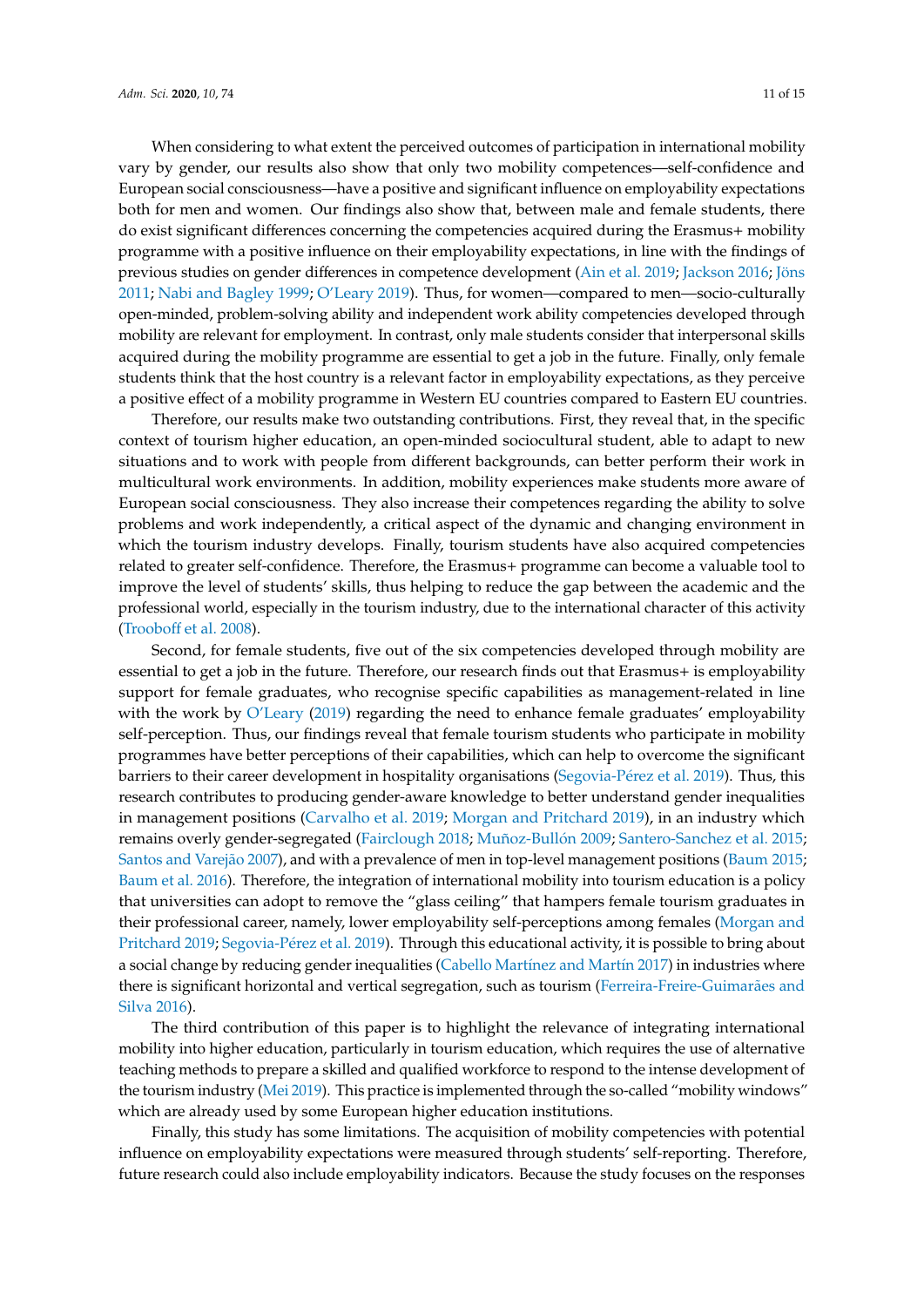from one European university, the generalisation of results should be made with caution. Future research should expand the key respondents to include outgoing students from various European universities, to enrich the information and obtain cross-cultural results. Our research focuses on tourism education context, so additional research could help investigate whether the mobility competencies found out are also relevant for employability expectations in other fields of the European Higher Education Area, such as engineering, law, or medical science. Moreover, gender differences in the mentioned new contexts of study could be analysed.

**Author Contributions:** Conceptualization, F.R.Á.-V. and L.H.-L.; methodology, P.D.S.-P.; validation, J.L.B.-R.; formal analysis, F.R.Á.-V. and P.D.S.-P.; investigation, F.R.Á.-V. and L.H.-L.; data curation, L.H.-L. and P.D.S.-P.; writing—original draft preparation, F.R.Á.-V. and L.H.-L.; writing—review and editing, F.R.Á.-V., P.D.S.-P. and J.L.B.-R.; supervision, P.D.S.-P.; project administration, P.D.S.-P.; funding acquisition, F.R.Á.-V. and P.D.S.-P. All authors have read and agreed to the published version of the manuscript.

**Funding:** This research work has been developed under the framework of the Research Project CEI2018-13 funded by the Consejería de Economía, Industria, Comercio y Conocimiento of the Government of the Canary Islands, and the Research Project ULPGC2018-01 funded by the University of Las Palmas de Gran Canaria.

**Conflicts of Interest:** The authors declare no conflict of interest.

#### **References**

- <span id="page-11-6"></span>Ain, Chean Toing, Fizza Sabir, and John Willison. 2019. Research skills that men and women developed at university and then used in workplaces. *Studies in Higher Education* 44: 2346–58. [\[CrossRef\]](http://dx.doi.org/10.1080/03075079.2018.1496412)
- <span id="page-11-5"></span>Alfranseder, Emanuel, Jesús Escrivá, Julia Fellinger, Aimee Haley, Asror Nigmonov, and Marge Taivere. 2012. *Exchange, Employment and Added Value*. Brussels: Erasmus Student Network AISBL.
- <span id="page-11-9"></span>Almerich, Gonzalo, Jesús Suárez-Rodríguez, Isabel Díaz-García, and Natividad Orellana. 2020. Estructura de las competencias del siglo XXI en alumnado del ámbito educativo. Factores personales influyentes. *Educación XX1* 23: 45–74. [\[CrossRef\]](http://dx.doi.org/10.5944/educxx1.23853)
- <span id="page-11-11"></span>Baum, Tom. 2015. Human resources in tourism: Still waiting for change?—A 2015 reprise. *Tourism Management* 50: 204–12. [\[CrossRef\]](http://dx.doi.org/10.1016/j.tourman.2015.02.001)
- <span id="page-11-12"></span>Baum, Tom, Anna Kralj, Richard N. Robinson, and David J. Solnet. 2016. Tourism workforce research: A review, taxonomy and agenda. *Annals of Tourism Research* 60: 1–22. [\[CrossRef\]](http://dx.doi.org/10.1016/j.annals.2016.04.003)
- <span id="page-11-7"></span>Behnke, Carl, Soobin Seo, and Kay Miller. 2014. Enhancing the study abroad experience: A longitudinal analysis of hospitality-oriented, study abroad programme evaluations. *Tourism Management* 42: 271–81. [\[CrossRef\]](http://dx.doi.org/10.1016/j.tourman.2013.12.010)
- <span id="page-11-8"></span>Bosselman, Robert H., Jeffrey A. Fernsten, Peter B. Manning, and Martin Kisseleff. 1989. The international study abroad experience and its effects on hospitality students. *Journal of Hospitality & Tourism Research* 13: 287–97.
- <span id="page-11-0"></span>Bótas, Paulo Charles Pimentel, and Jeroen Huisman. 2013. A Bourdieusian analysis of the participation of Polish students in the ERASMUS programme: Cultural and social capital perspectives. *Higher Education* 66: 741–54. [\[CrossRef\]](http://dx.doi.org/10.1007/s10734-013-9635-7)
- <span id="page-11-1"></span>Bracht, Oliver, Constanze Engel, Kerstin Janson, Albert Over, Harald Schomburg, and Ulrich Teichler. 2006. *The Professional Value of Erasmus Mobility*. Final Report Presented to the European Commission–DG Education and Culture. Kassel: INCHER, University of Kassel.
- <span id="page-11-2"></span>Brandenburg, Uwe, Obdulia Taboadela, and Michaela Vancea. 2015. Mobility matters: The ERASMUS impact study. *International Higher Education* 82: 5–7. [\[CrossRef\]](http://dx.doi.org/10.6017/ihe.2015.82.8863)
- <span id="page-11-4"></span>Brooks, Rachel, and Johanna Waters. 2011. *Student Mobilities, Migration and the Internationalisation of Higher Education*. Hampshire: Palgrave Macmillan UK.
- <span id="page-11-3"></span>2015. Bryła, Paweł 2015. The impact of international student mobility on subsequent employment and professional career: A large-scale survey among Polish former Erasmus students. *Procedia-Social and Behavioral Sciences* 176: 633–41. [\[CrossRef\]](http://dx.doi.org/10.1016/j.sbspro.2015.01.521)
- <span id="page-11-13"></span>Cabello Martínez, María Josefa, and Irene Martínez Martín. 2017. Aportes teóricos de la perspectiva de género en la mejora de la educación de las niñas en África. *Educación XXI: Revista de la Facultad de Educación* 20: 163–81. [\[CrossRef\]](http://dx.doi.org/10.5944/educxx1.17507)
- <span id="page-11-10"></span>Carvalho, Inês, Carlos Costa, Nina Lykke, and Anália Torres. 2019. Beyond the glass ceiling: Gendering tourism management. *Annals of Tourism Research* 75: 79–91. [\[CrossRef\]](http://dx.doi.org/10.1016/j.annals.2018.12.022)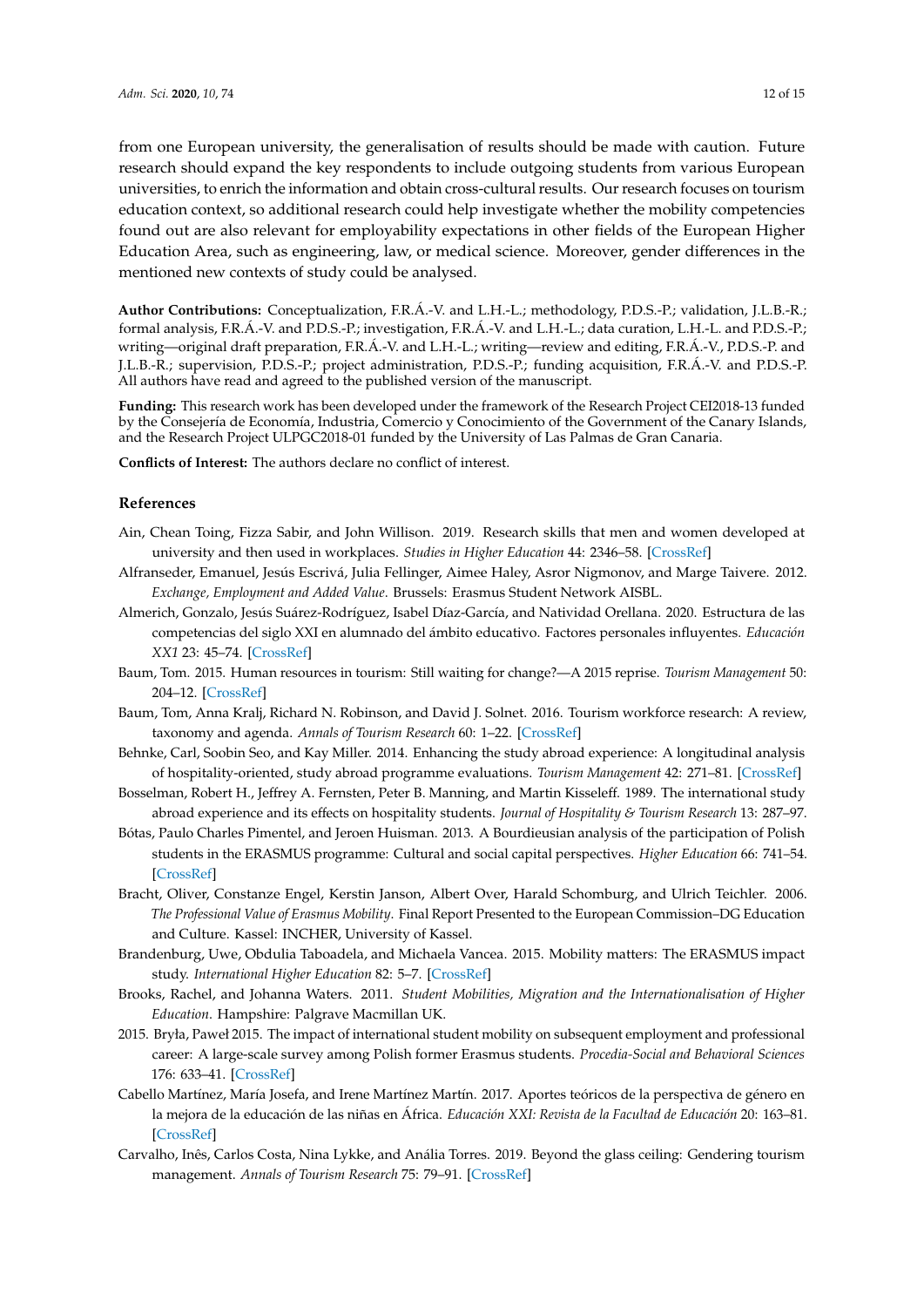- <span id="page-12-0"></span>Chan, Cecilia K. Y., Emily T. Y. Fong, Lilian Y. Y. Luk, and Robbie Ho. 2017. A review of literature on challenges in the development and implementation of generic competencies in higher education curriculum. *International Journal of Educational Development* 57: 1–10. [\[CrossRef\]](http://dx.doi.org/10.1016/j.ijedudev.2017.08.010)
- <span id="page-12-8"></span>Cohen, Scott, Paul Hanna, James Higham, Debbie Hopkins, and Caroline Orchiston. 2020. Gender discourses in academic mobility. *Gender, Work & Organisation* 27: 149–65. [\[CrossRef\]](http://dx.doi.org/10.1111/gwao.12413)
- <span id="page-12-3"></span>Coleman, Jim. 2011. *Study*/*Work Abroad and Employability. Shaping the Future*. London: University Council of Modern Languages (UCML), Available online: http://www.ucml.ac.uk/sites/default/files/[shapingthefuture](http://www.ucml.ac.uk/sites/default/files/shapingthefuture/102/20jimcolemaninterresourcetemplate_0.pdf)/ 102/[20jimcolemaninterresourcetemplate\\_0.pdf](http://www.ucml.ac.uk/sites/default/files/shapingthefuture/102/20jimcolemaninterresourcetemplate_0.pdf) (accessed on 17 March 2020).
- <span id="page-12-1"></span>Crossman, Joanna Elizabeth, and Marilyn Clarke. 2010. International experience and graduate employability: Stakeholder perceptions on the connection. *Higher Education* 59: 599–613. [\[CrossRef\]](http://dx.doi.org/10.1007/s10734-009-9268-z)
- <span id="page-12-14"></span>Dashper, Katherine. 2019. Mentoring for gender equality: Supporting female leaders in the hospitality industry. *International Journal of Hospitality Management*.
- <span id="page-12-2"></span>Engel, Constanze. 2010. The impact of Erasmus mobility on the professional career: Empirical results of international studies on temporary student and teaching staff mobility. *Belgeo Revue Belge de Géographie* 4: 351–63. [\[CrossRef\]](http://dx.doi.org/10.4000/belgeo.6399)
- <span id="page-12-5"></span>European Commission. 2017. Erasmus+ Enriching Lives, Opening Mind. Annual Report 2016. Available online: https://ec.europa.eu/programmes/erasmus-plus/sites/erasmusplus2/files/[annual-report-2016\\_en.pdf](https://ec.europa.eu/programmes/erasmus-plus/sites/erasmusplus2/files/annual-report-2016_en.pdf) (accessed on 22 January 2020).
- <span id="page-12-4"></span>European Commission. 2018. Investing in People. Making Erasmus Even Better. Available online: [https:](https://ec.europa.eu/commission/sites/beta-political/files/budget-may2018-erasmusplus_en.pdf) //ec.europa.eu/commission/sites/beta-political/files/[budget-may2018-erasmusplus\\_en.pdf](https://ec.europa.eu/commission/sites/beta-political/files/budget-may2018-erasmusplus_en.pdf) (accessed on 22 January 2020).
- <span id="page-12-12"></span>European Commission. 2019. Erasmus+ Higher Education Impact Study. Available online: https://[op.europa.](https://op.europa.eu/en/publication-detail/-/publication/94d97f5c-7ae2-11e9-9f05-01aa75ed71a1/language-en) eu/en/publication-detail/-/publication/[94d97f5c-7ae2-11e9-9f05-01aa75ed71a1](https://op.europa.eu/en/publication-detail/-/publication/94d97f5c-7ae2-11e9-9f05-01aa75ed71a1/language-en)/language-en (accessed on 22 January 2020).
- <span id="page-12-6"></span>European Commission/EACEA/Eurydice. 2018. *The European Higher Education Area in 2018: Bologna Process Implementation Report*. Luxembourg: Publications Office of the European Union.
- <span id="page-12-16"></span>European Union. 2014. *The ERASMUS Impact Study. E*ff*ects of Mobility on the Skills and Employability of Students and the Internationalisation of Higher Education Institutions*. Luxembourg: Publications Office of the European Union.
- <span id="page-12-7"></span>Eurostat. 2019. Learning Mobility [Data File]. Available online: https://ec.europa.eu/eurostat/data/[database?node\\_](https://ec.europa.eu/eurostat/data/database?node_code-educ_uoe_mobs01) [code-educ\\_uoe\\_mobs01](https://ec.europa.eu/eurostat/data/database?node_code-educ_uoe_mobs01) (accessed on 5 August 2019).
- <span id="page-12-17"></span>Fairclough, Tracey. 2018. Hospitality's gender pay gap. In *Gender Issues in Tourism and Hospitality*. Edited by Nigel Morgan, Ana-María Munar, Tracey Fairclough and Menna Jones. London: Greenwich University Public Lecture Series, vol. 14.
- <span id="page-12-15"></span>Festing, Marion, Lena Knappert, and Angela Kornau. 2015. Gender-specific preferences in global performance management: An empirical study of male and female managers in a multinational context. *Human Resource Management* 54: 55–79. [\[CrossRef\]](http://dx.doi.org/10.1002/hrm.21609)
- <span id="page-12-13"></span>Fontes, Margarida, Pedro Videira, and Teresa Calapez. 2013. The impact of long-term scientific mobility on the creation of persistent knowledge networks. *Mobilities* 8: 440–65. [\[CrossRef\]](http://dx.doi.org/10.1080/17450101.2012.655976)
- <span id="page-12-10"></span>García-Blanco, Miriam, and Elsa Beatriz Cárdenas-Sempértegui. 2018. La inserción laboral en la Educación Superior. La perspectiva latinoamericana. [Job placement in Higher Education. The Latin American perspective]. *Educación XX1* 21: 323–47. [\[CrossRef\]](http://dx.doi.org/10.5944/educxx1.16209)
- <span id="page-12-9"></span>Gök, Enes, Burak Aydın, and John Weidman. 2019. The impact of higher education on unemployed Turkish people's attitudes toward gender: A multilevel analysis. *International Journal of Educational Development* 66: 155–63. [\[CrossRef\]](http://dx.doi.org/10.1016/j.ijedudev.2018.10.004)
- <span id="page-12-11"></span>Guardià-Olmos, Joan, Maribel Peró-Cebollero, Mar Martínez-Ricart, Cristina Cañete-Massé, Jaume Turbany-Oset, and Vanesa Berlanga-Silvente. 2018. Employability of recent graduates. Opinions of Catalonian companies and institutions. *Educación XX1* 21: 155–77. [\[CrossRef\]](http://dx.doi.org/10.5944/educxx1.19871)
- <span id="page-12-18"></span>Ferreira-Freire-Guimarães, Carla Regina, and Joaquim Ramos Silva. 2016. Pay gap by gender in the tourism industry of Brazil. *Tourism Management* 52: 440–50. [\[CrossRef\]](http://dx.doi.org/10.1016/j.tourman.2015.07.003)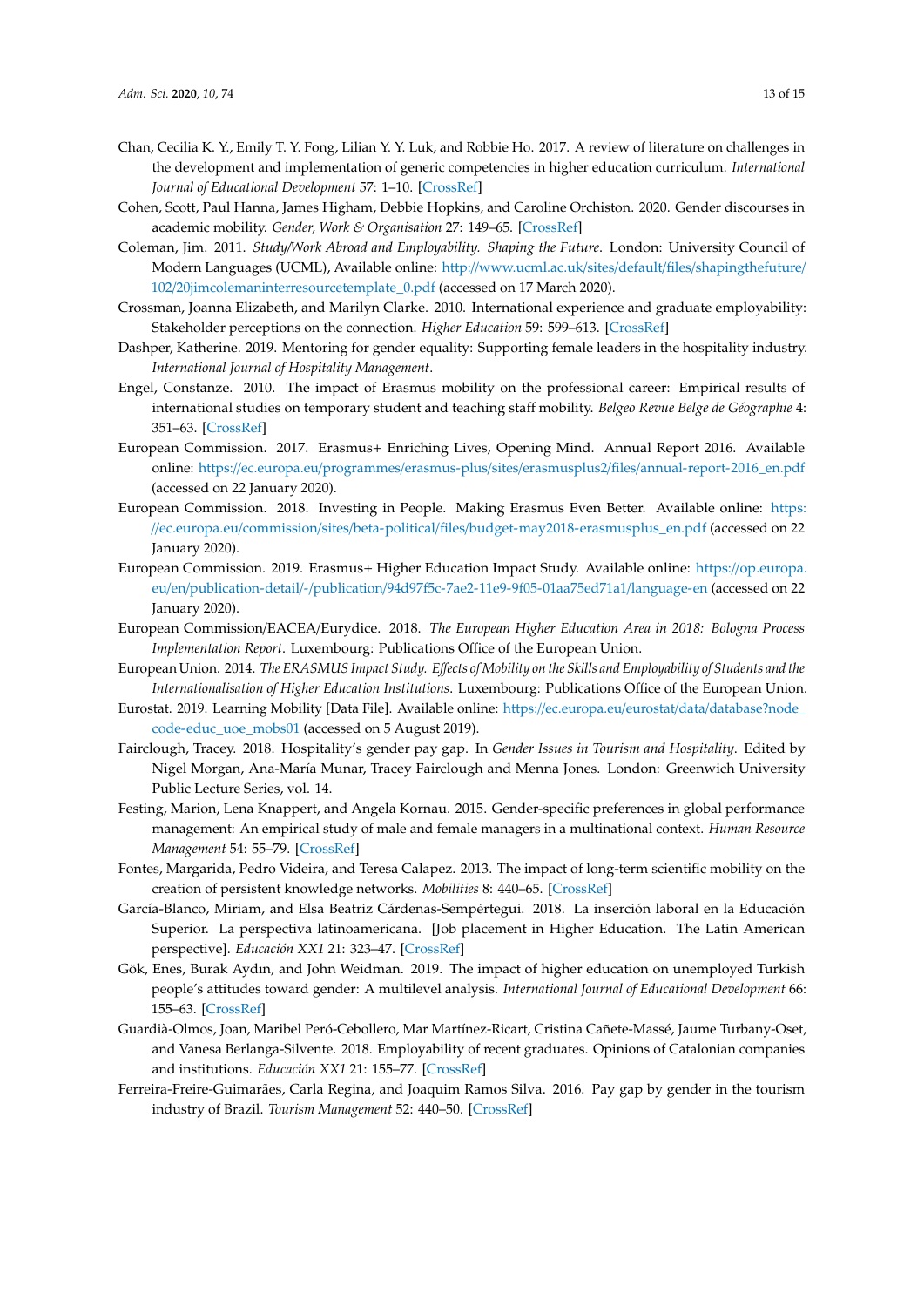- <span id="page-13-1"></span>Humburg, M., R. Van der Velden, and A. Verhagen. 2013. *The Employability of Higher Education Graduates: The Employers' Perspective*. Maastricht: European Union Commission, Research Centre for Education and the Labour Market, Available online: https://op.europa.eu/en/[publication-detail](https://op.europa.eu/en/publication-detail/-/publication/ecbcc42d-349e-4903-a844-9820680baa1a/language-en/format-PDF)/-/publication/ecbcc42d-349e-[4903-a844-9820680baa1a](https://op.europa.eu/en/publication-detail/-/publication/ecbcc42d-349e-4903-a844-9820680baa1a/language-en/format-PDF)/language-en/format-PDF (accessed on 4 February 2020).
- <span id="page-13-7"></span>Jackson, Denise. 2016. Skill mastery and the formation of graduate identity in Bachelor graduates: Evidence from Australia. *Studies in Higher Education* 41: 1313–32. [\[CrossRef\]](http://dx.doi.org/10.1080/03075079.2014.981515)
- <span id="page-13-2"></span>Jacobone, Vittoria, and Giuseppe Moro. 2015. Evaluating the impact of the Erasmus programme: Skills and European identity. *Assessment & Evaluation in Higher Education* 40: 309–28.
- <span id="page-13-6"></span>Jöns, Heike. 2011. Transnational academic mobility and gender. *Globalisation, Societies and Education* 9: 183–209. [\[CrossRef\]](http://dx.doi.org/10.1080/14767724.2011.577199)
- <span id="page-13-4"></span>Kumpikaitė, Vilmanté, and Kestutis Duoba. 2013. Developing core competencies: Student mobility case. *Procedia-Social and Behavioral Sciences* 99: 828–34. [\[CrossRef\]](http://dx.doi.org/10.1016/j.sbspro.2013.10.554)
- <span id="page-13-0"></span>Marsh, Sarah, and Terrence Bishop. 2014. Competency modeling in an undergraduate management degree program. *Business Education & Accreditation* 6: 47–60.
- <span id="page-13-21"></span>Mei, Xiang Ying. 2019. Gaps in tourism education and workforce needs: Attracting and educating the right people. *Current Issues in Tourism* 22: 1400–4. [\[CrossRef\]](http://dx.doi.org/10.1080/13683500.2017.1402870)
- <span id="page-13-10"></span>Menon, Maria Eliophotou, Nicoletta Pashourtidou, Alexandros Polycarpour, and Panos Pashardes. 2012. Students' expectations about earnings and employment and the experience of recent university graduates: Evidence from Cyprus. *International Journal of Educational Development* 32: 805–13. [\[CrossRef\]](http://dx.doi.org/10.1016/j.ijedudev.2011.11.011)
- <span id="page-13-12"></span>Morgan, Nigel, and Annette Pritchard. 2019. Gender Matters in Hospitality (invited paper for 'luminaries' special issue of International Journal of Hospitality Management). *International Journal of Hospitality Management* 76: 38–44. [\[CrossRef\]](http://dx.doi.org/10.1016/j.ijhm.2018.06.008)
- <span id="page-13-18"></span>Muñoz-Bullón, Fernando. 2009. The gap between male and female pay in the Spanish tourism industry. *Tourism Management* 30: 638–49. [\[CrossRef\]](http://dx.doi.org/10.1016/j.tourman.2008.11.007)
- <span id="page-13-8"></span>Nabi, Ghulam, and David Bagley. 1999. Graduates' perceptions of transferable personal skills and future career preparation in the UK. *Education*+ *Training* 41: 184–93. [\[CrossRef\]](http://dx.doi.org/10.1108/13620439810368619)
- <span id="page-13-17"></span>Nunnally, Jum, and Ira Bernstein. 1994. *Psychometric Theory*. New York: McGraw-Hill.
- <span id="page-13-9"></span>O'Leary, Simon. 2019. Gender and management implications from clearer signposting of employability attributes developed across graduate disciplines. *Studies in Higher Education*.
- <span id="page-13-14"></span>Paustian-Underdahl, Samantha, Lisa Slattery Walker, and David Woehr. 2014. Gender and perceptions of leadership effectiveness: A meta-analysis of contextual moderators. *Journal of Applied Psychology* 99: 1129–45. [\[CrossRef\]](http://dx.doi.org/10.1037/a0036751)
- <span id="page-13-5"></span>Perera, Srinath, Salomon Olusola Babatunde, Lei Zhou, John Pearson, and Damilola Ekundayo. 2017. Competency mapping framework for regulating professionally oriented degree programmes in higher education. *Studies in Higher Education* 42: 2316–42. [\[CrossRef\]](http://dx.doi.org/10.1080/03075079.2016.1143926)
- <span id="page-13-15"></span>Reuben, Ernesto, Paola Sapienza, and Luigi Zingales. 2014. How stereotypes impair women's careers in science. *Proceedings of the National Academy of Sciences of the United States of America* 111: 4403–8. [\[CrossRef\]](http://dx.doi.org/10.1073/pnas.1314788111)
- <span id="page-13-19"></span>Santero-Sanchez, Rosa, Mónica Segovia-Pérez, Belen Castro-Nuñez, Cristina Figueroa-Domecq, and Pilar Talón-Ballestero. 2015. Gender differences in the hospitality industry: A job quality index. *Tourism Management* 51: 234–46. [\[CrossRef\]](http://dx.doi.org/10.1016/j.tourman.2015.05.025)
- <span id="page-13-20"></span>Santos, Luís Delfim, and José Varejão. 2007. Employment, pay and discrimination in the tourism industry. *Tourism Economics* 13: 225–40. [\[CrossRef\]](http://dx.doi.org/10.5367/000000007780823186)
- <span id="page-13-13"></span>Segovia-Pérez, Mónica, Cristina Figueroa-Domecq, Laura Fuentes-Moraleda, and Ana Muñoz-Mazón. 2019. Incorporating a gender approach in the hospitality industry: Female executives' perceptions. *International Journal of Hospitality Management* 76: 184–93. [\[CrossRef\]](http://dx.doi.org/10.1016/j.ijhm.2018.05.008)
- <span id="page-13-16"></span>Stamolampros, Panagiotis, Nikolaos Korfiatis, Konstantinos Chalvatzis, and Dimitrios Buhalis. 2019. Job satisfaction and employee turnover determinants in high contact services: Insights from Employees' Online reviews. *Tourism Management* 75: 130–47. [\[CrossRef\]](http://dx.doi.org/10.1016/j.tourman.2019.04.030)
- <span id="page-13-3"></span>Teichler, Ulrich. 1996. Student mobility in the framework of ERASMUS: Findings of an evaluation study. *European Journal of Education* 31: 153–79.
- <span id="page-13-11"></span>Tejada-Fernández, José, and Carmen Ruiz-Bueno. 2016. Evaluación de competencias profesionales en Educación Superior: Retos e implicaciones. [Evaluation of professional competences in Higher Education: Challenges and implications]. *Educación XX1* 19: 17–38. [\[CrossRef\]](http://dx.doi.org/10.5944/educXX1.12175)